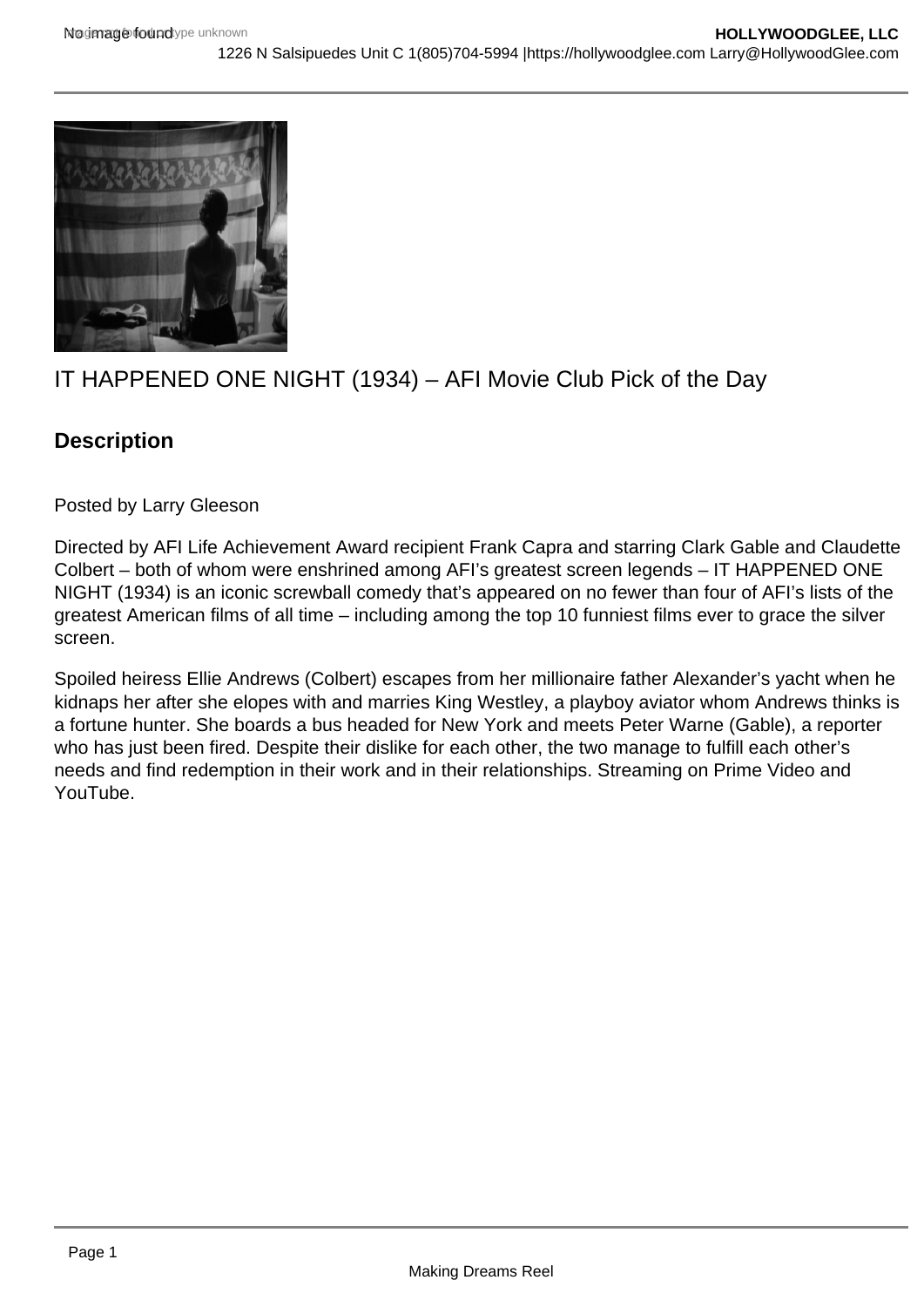The working title for this film was Night Bus, and it was to have starred Robert Montgomery, who was Frank Capra's original choice for the part of Peter Warne. Montgomery was replaced by Clark Gable, who was borrowed from M-G-M, while Claudette Colbert was borrowed from Paramount. In Capra's autobiography, he states that he variously sought Myrna Loy, Margaret Sullavan, Miriam Hopkins, and Constance Bennett for the role of Ellie Andrews before selecting Colbert.

In the five major categories, Best Picture, Best Direction, Best Screenplay, Best Actor, and Best Actress (Colbert was the first French-born actress to receive the honor). It was voted one of the ten best pictures of 1934 by the FD Poll of Critics and the National Board of Review, and on 20 Mar 1939, Gable and Colbert performed a radio version of it for the Lux Radio Theater.

Although many films are called "remakes" of It Happened One Night in modern sources, only 1956 musical You Can't Run Away from It, produced at Columbia, directed by Dick Powell and starring Jack Lemmon and June Allyson, was based on the same short story and used the same screenplay (with adaptations) as the Capra film. It Happened One Night was ranked 46th on AFI's 2007 100 Years…100 Movies–10th Anniversary Edition list of the greatest American films, moving down from the 35th position it held on AFI's 1997 list.

Until Next time, I'll see you at the movies!